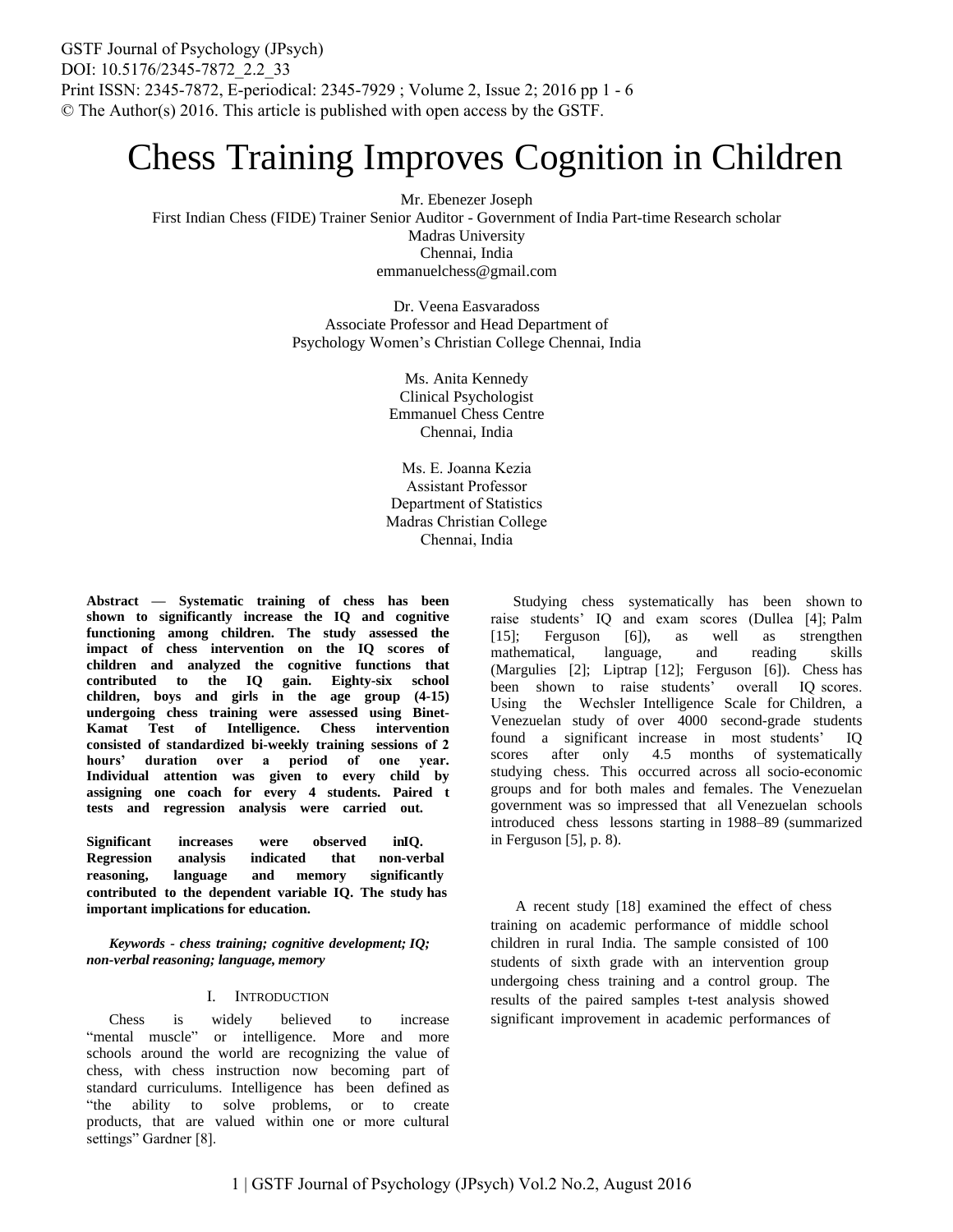students in English, social studies and science, after a year of training in chess skills.

Aciego, Garcia, and Betancourt [1] using a quasiexperimental study examined the cognitive effects of chess training. The experimental group (170 students, 6–16 years of age) received chess instruction. The control group (40 students in a similar age range) received extracurricular sports (soccer or basketball) activities. After adjusting for pre-test scores, the chess group showed significantly higher post-test scores than the sports group for five of nine WISC-R subtests. The authors concluded that chess is a "valuable educational tool".

In another recent study, Kazemi, Yektayar and Abad [11] examined the cognitive effects of chess play. They employed an experimental group composed of 86 randomly selected school-aged students, who received chess instruction for six months, and a control group of 94 randomly selected school-aged students. All participants were male and from fifth, eighth, and ninth grades from schools in Iran. All participants were administered a measure of meta-cognitive ability and a grade-appropriate mathematics exam prior to and after intervention. The chess group participants registered significantly higher post-test meta-cognitive ability scores and higher post-test mathematics test scores than the non-chess group participants. A major conclusion of the study is that chess instruction improves the mathematical abilities and the meta-cognitive capacities of school-aged students significantly.

Masedu, Sabatino, Benzi, Tamorri, and Valenti [14] aimed to find differences in perceptual tasks and the visuo-spatial abstraction cognitive ability of chess players when compared to non-players. A crosssectional study was conducted by comparing the perceptual and visuo-spatial performance of 50 agonistic chess players, and a referent group of 50 age- and education-matched non-players. The study revealed that after adjusting for age, a significant difference was seen in visuo-spatial abilities between chess players and nonchess players, whereas no difference could be demonstrated with respect to perceptual or abstraction skills. Visuo-spatial abilities did not seem to be influenced by age.

Hong and Bart [10] examined the cognitive effects of chess instruction on students at risk of academic failure in Korea. They reported that chess instruction produces higher chess skill ratings. This may lead to gains in levels of non-verbal intelligence among students at risk of academic failure.

Although chess originated in India, research assessing its impact on the cognitive development of the child is not available. The primary objective of this study was to evaluate and measure the enhancement of cognitive functioning with chess training. This is an essential step towards proving the benefits of chess for an Indian population. Such research can also help to

seriously consider the use of chess within educational curriculums and schools in India.

Keeping this in mind, the following research questions were posed: Does chess intervention increase cognitive functioning (as measured through IQ, verbal comprehension, numerical reasoning, verbal reasoning, non-verbal reasoning, social intelligence, language, conceptual thinking, memory, and visual-motor ability) in Indian children? Which of the subcomponents of IQ contribute to the gains in IQ after chess training? Is age of the child a significant predictor?

## II. RESEARCH DESIGN

The study used a single group pre-test–post-test design without a control group. The independent variable was chess training and the dependent variables were IQ, verbal comprehension, numerical reasoning, verbal reasoning, non-verbal reasoning, social intelligence, language, conceptual thinking, memory, and visual-motor ability in children. Age and gender were the socio-demographic variables.

## III. SAMPLE

For this study 86 students who were undergoing chess training at a chess center between 2012 and 2014 were recruited. The age range considered for the study was 4–15 years. The mean age of the sample was 7 years, 7 months  $(SD = 27.51)$ . Chess training was given twice a week for a duration of one year. The average IQ score of the child at the start of the intervention was  $128.7$  (SD = 17.390).

## IV. MEASURES

The children were assessed using the Binet-Kamat Test of Intelligence. The Stanford revision of the test was adapted as the Binet-Kamat Test of Intelligence to suit the Indian children. The present version consists of various verbal and performance tests that can be administered to children and adults from ages 3 to 22 years. Validity of the test shows that when a fourfold table was drawn up and the correlation of the pluses and minuses of each test with mental age as obtained by the whole scale was found, the correlation coefficients of the tests were generally higher than 0.70. Correlations between IQ (as determined by the scale) and teacher's estimates were found to be nearly 0.50, which is fairly high considering the variability of teacher's estimates.

## V. PROCEDURE

Baseline IQ assessment was done after obtaining informed consent. Reassessment was carried out by the same examiner after an average duration of one year. The assessment environment was quiet without any disturbance and kept standardized. Psychologists were trained to administer the test in a uniform standardized methods to minimize the testing error. Prior consent of the parents was obtained. The children were tested on a specified time in the evening for both pre and post tests. Chess intervention consisted of standardized bi-weekly training sessions of 2 hours' duration over a period of one year. Clustering technique was used to form the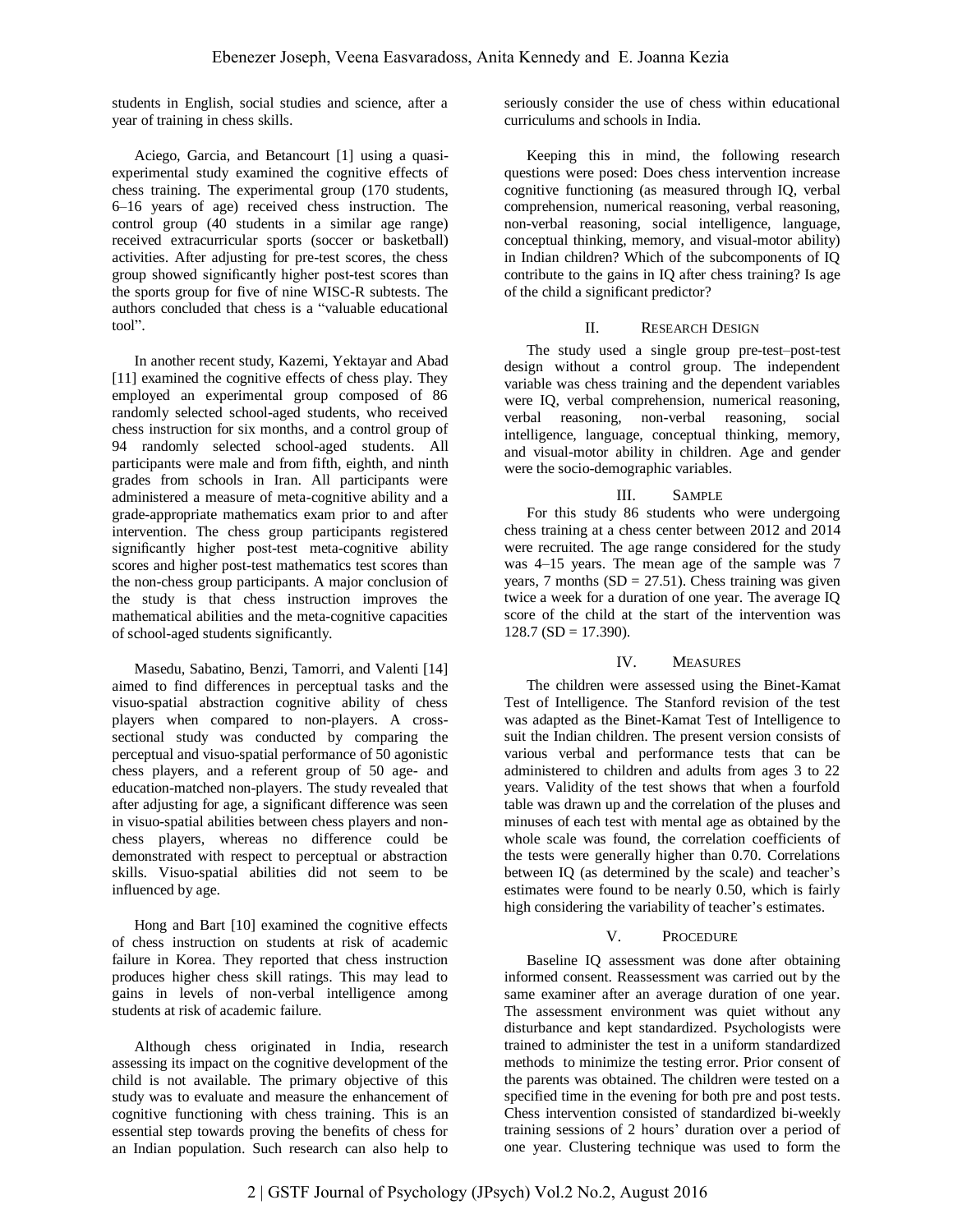training groups. There were 8 groups for training and 4 children were assigned to each coach according to their playing strength which kept changing dynamically through the year. The children were given a standardized curriculum and were sent to tournaments from time to time. The coaches were also assigned carefully to each group in accordance to their strength of training and their ability to communicate and interact with children of various age groups and differing strength of chess playing. Chess training was done using the following methodology.

- DVD learning (Winning Moves, Episodes 1– 22)
- Demonstration board
- On-the-board training
- Chess exercise through workbooks (Chess school 1A, Chess school 2, and tactics)
- Chess playing on computer (Kasparov's Chess mate, Fritz)
- Tactical chess training using software (Maurice Ashley Teaches Chess, Advance Chess School, CT ART 3.0)
- Mapping the prodigies' games using chess base software and understating brain patterns of the child
- Cognitive correction using Maurice Ashley Teaches Chess software for problems such as perception for normal as well as special children
- End game training using theory and practice of End Games, ABC of Endgames, and Winning Moves DVD)
- Ideas behind chess openings
- Exposure to classical games
- Chess playing sessions
- Mock training tournaments
- Participation in regular chess tournaments
- Analysis of score sheets and thought patterns
	- VI. RESULTS

The results were analyzed using SPSS 15. The impact of chess training on the IQ, memory, language, social intelligence, non-verbal reasoning, numerical reasoning, visual-motor functioning, conceptual thinking, and verbal reasoning was assessed by comparing the means scores obtained on the Binet-Kamat test pre- and post-intervention using paired t tests.

| TABLE I. SHOWING THE PAIRED T TEST     |
|----------------------------------------|
| COMPARING THE MEAN SCORES PRE AND POST |
| <b>INTERVENTION</b>                    |

| Variable                | <b>Mean and Standard</b><br><b>Deviation</b> |                    | <b>Standard</b><br>Error of<br>Mean |               | $\mathbf{f}$ |
|-------------------------|----------------------------------------------|--------------------|-------------------------------------|---------------|--------------|
|                         | Pre-test                                     | Post-test          | Pre-<br>test                        | Post<br>-test |              |
| Intelligence            | 128.71<br>(17.390)                           | 136.10<br>(18.378) | 1.87<br>5                           | 1.98<br>2     | $-4.605**$   |
| Memory                  | 28.09<br>(12.903)                            | 34.56<br>(13.899)  | 1.39<br>1                           | 1.47<br>9     | $-7.921**$   |
| Language                | 13.65<br>(6.517)                             | 16.30<br>(5.953)   | .703                                | .642          | $-5.373**$   |
| Social<br>intelligence  | 22.72<br>(5.260)                             | 25.72<br>(3.759)   | .567                                | .405          | $-5.881**$   |
| Non-verbal<br>reasoning | 11.26<br>(5.666)                             | 13.98<br>(6.504)   | .611                                | .701          | $-6.000**$   |
| Numerical<br>reasoning  | 12.00<br>(4.831)                             | 14.70<br>(5.408)   | .521                                | .583          | $-6.277**$   |
| Visual-<br>motor        | 4.19<br>(1.613)                              | 4.35<br>(1.686)    | .174                                | .182          | $-0.910$     |
| Conceptual<br>thinking  | 4.14<br>(4.507)                              | 7.21<br>(5.959)    | .486                                | .643          | $-7.275**$   |
| Verbal<br>reasoning     | 1.47<br>(2.556)                              | 2.86<br>(3.875)    | .276                                | .418          | $-3.526**$   |

\*\*  $p < .001$ 

The results indicated significant increases in IQ (p  $< .001$ ), memory (p  $< .001$ ), language (p  $< .001$ ), social intelligence ( $p < .001$ ), non-verbal reasoning ( $p < .001$ ), numerical reasoning  $(p < .001)$ , conceptual thinking  $(p \cdot p)$  $< .001$ ), and verbal reasoning ( $p < .001$ ) following the intervention. No significant difference was observed on visual-motor functioning.

## TABLE II. SHOWING THE REGRESSION ANALYSIS OF THE FOUR PREDICTOR VARIABLES ON IQ

| <b>Model Summary</b>                                                                          |         |                |                                   |                                                |  |
|-----------------------------------------------------------------------------------------------|---------|----------------|-----------------------------------|------------------------------------------------|--|
| Model                                                                                         | R       | $\mathbb{R}^2$ | <b>Adjusted</b><br>$\mathbb{R}^2$ | <b>Standard</b><br>error of<br>the<br>estimate |  |
| 1                                                                                             | .381(a) | .145           | .135                              | 17.091                                         |  |
| $\overline{c}$                                                                                | .621(b) | .386           | .371                              | 14.577                                         |  |
| 3                                                                                             | .698(c) | .487           | .468                              | 13.406                                         |  |
| $\overline{4}$                                                                                | .717(d) | .514           | .490                              | 13.129                                         |  |
| a. Predictors: (Constant), Non-verbal Reasoning2                                              |         |                |                                   |                                                |  |
| b. Predictors: (Constant), Non-verbal Reasoning 2, Age on IQ2 in<br>months                    |         |                |                                   |                                                |  |
| c. Predictors: (Constant), Non-verbal Reasoning 2, Age on IQ2 in<br>months, Language2         |         |                |                                   |                                                |  |
| d. Predictors: (Constant), Non-verbal Reasoning2, Age on IQ2 in<br>months, Language2, Memory2 |         |                |                                   |                                                |  |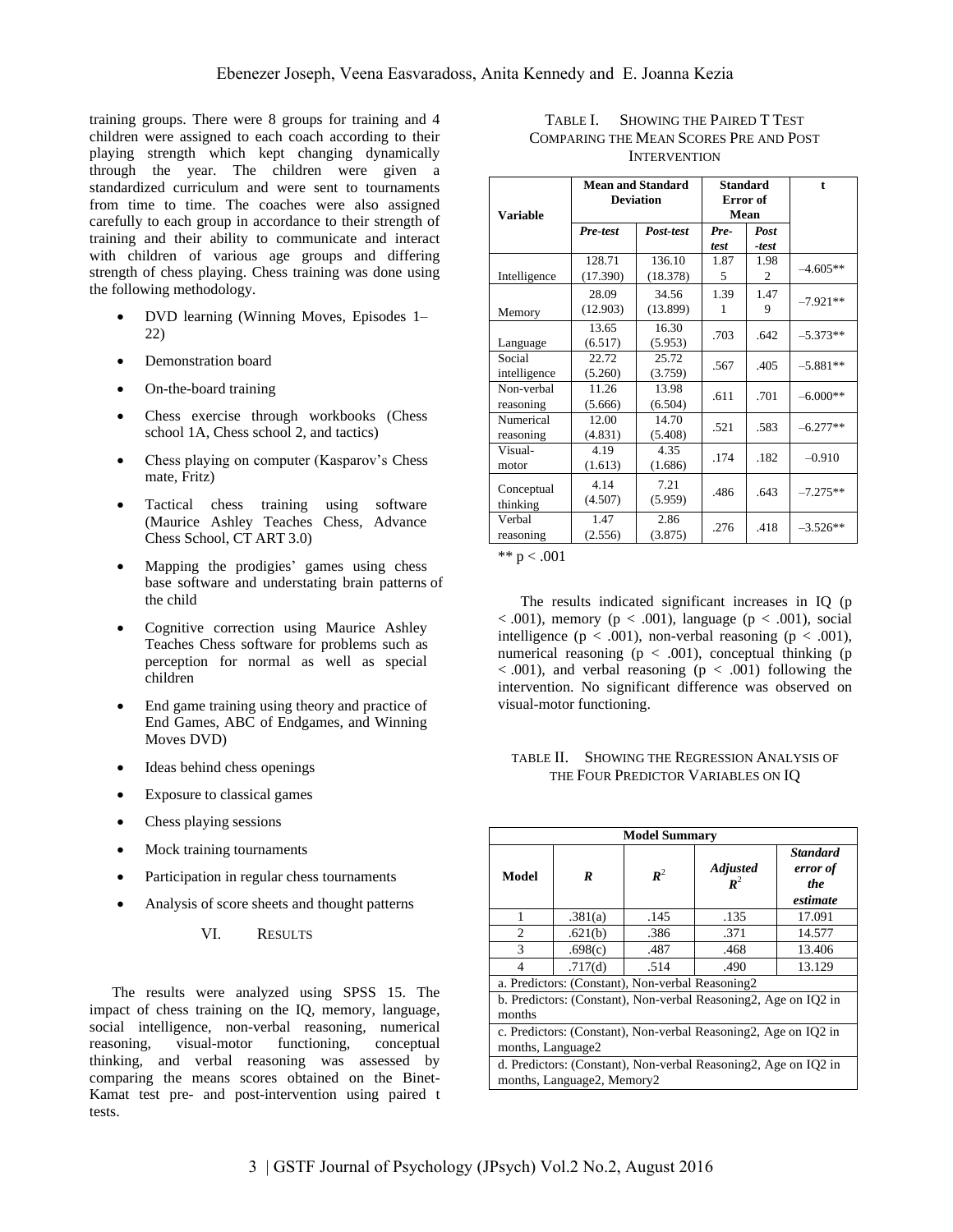In Table II, we observe that R value in the final iteration is 0.717, and it indicates that the correlation between the dependent variable IQ and significant predictors, non-verbal reasoning, age, language, and memory is 0.717. The  $\mathbb{R}^2$  value of 0.514 indicates that 51.4% of the variability in the dependent variable is explained by these predictors.

TABLE III. SHOWS ANALYSIS OF VARIANCE

| ANOVA(e)                                                                                      |            |                   |    |                |        |         |  |
|-----------------------------------------------------------------------------------------------|------------|-------------------|----|----------------|--------|---------|--|
| Model                                                                                         |            | Sum of<br>squares | Df | Mean<br>square | F      | Sig.    |  |
| 1                                                                                             | Regression | 4170.084          | 1  | 4170.084       | 14.276 | .000(a) |  |
|                                                                                               | Residual   | 24,537.605        | 84 | 292.114        |        |         |  |
|                                                                                               | Total      | 28,707.689        | 85 |                |        |         |  |
| $\overline{c}$                                                                                | Regression | 11,070.474        | 2  | 5535.237       | 26.049 | .000(b) |  |
|                                                                                               | Residual   | 17,637.215        | 83 | 212.497        |        |         |  |
|                                                                                               | Total      | 28,707.689        | 85 |                |        |         |  |
| 3                                                                                             | Regression | 13,970.833        | 3  | 4656.944       | 25.913 | .000(c) |  |
|                                                                                               | Residual   | 14,736.856        | 82 | 179.718        |        |         |  |
|                                                                                               | Total      | 28,707.689        | 85 |                |        |         |  |
| 4                                                                                             | Regression | 14,745.080        | 4  | 3686.270       | 21.385 | .000(d) |  |
|                                                                                               | Residual   | 13,962.609        | 81 | 172.378        |        |         |  |
|                                                                                               | Total      | 28,707.689        | 85 |                |        |         |  |
| a. Predictors: (Constant), Non-verbal Reasoning2                                              |            |                   |    |                |        |         |  |
| b. Predictors: (Constant), Non-verbal Reasoning2, Age on IQ2 in months                        |            |                   |    |                |        |         |  |
| c. Predictors: (Constant), Non-verbal Reasoning2, Age on IQ2 in months,<br>Language2          |            |                   |    |                |        |         |  |
| d. Predictors: (Constant), Non-verbal Reasoning2, Age on IQ2 in months,<br>Language2, Memory2 |            |                   |    |                |        |         |  |
| e. Dependent Variable: Intelligence Quotient2                                                 |            |                   |    |                |        |         |  |

The ANOVA table shows that the there is no significant difference between the observed and predicted values obtained by using the linear regression model, hence confirming that the model is a good fit.

## VII. DISCUSSION

It is interesting to note that almost all the parameters of cognitive functioning (excluding visual-motor functions) showed an increase following chess training in this study. This is not totally unexpected as we observe that chess playing focuses on developing cognitive skills like focusing, visualizing, thinking ahead, weighing options, analyzing concretely, thinking abstractly, planning, and juggling multiple considerations simultaneously. Over time, chess helps develop patience and thoughtfulness. However, what is heartening and surprising is that these cognitive changes

that have occurred have translated to quantifiable scores on a test of intelligence. While much has been said about the impact of chess training on specific skills or abilities, there are only a few studies that have unequivocally demonstrated an increase on an IQ test. This study is one of the first Indian studies to clearly show a significant increase in IQ scores

The question that arises as a corollary to this finding (and similar findings by other researchers) is with reference to the fixed nature of IQ. The intelligence quotient was thought to be a stable parameter with very little scope for manipulation. However, since IQ gains have been demonstrated, researchers need to develop a model of intelligence that can explain these findings.

Grabner, Stern, and Neubauer [9] reported a similar increase in general intelligence in 90 adult tournament players, the strongest predictor of the attained expertise level, was the participants' chess experience, which highlights the relevance of long-term engagement for the development of expertise.

Aciego, Garcia, and Betancourt [1] used a quasiexperimental study to examine the cognitive effects of chess training. The experimental group consisted of 170 students, 6–16 years of age, who received extracurricular chess instruction. The comparison group consisted of 40 students in a similar age range. After adjusting for pre-test scores, the chess group registered significantly higher post-test scores than the sports group for five of nine WISC-R subtests—i.e., the Similarities, Digit Span, Block Design, Object Assembly, and Mazes subtests.

In addition to increases in overall intelligence, the subcomponents such as memory language, non-verbal reasoning, numerical reasoning, conceptual thinking and verbal reasoning showed significant gains. The children trained in the present study worked on tactical studies, end game techniques, and chess playing with analysis. Such focused chess intervention developed the metacognitive skills sharpening cognitive patterns and improving precision in calculation. This possibly quickened their decision making and improved their scores on the psychometric test.

Trinchero [17] reported similar findings in 556 primary school children who were undergoing chess training. One prominent result was that the experimental group that received chess training registered a modest but statistically significant increase in scores on mathematics test items that required problem-solving skills on complex tasks. This effect was greater among students who had more hours of chess instruction.

Scholz et al. [15] investigated the effects of chess training on mathematics learning among students with learning disabilities, based on intelligence scores in the 70–85 IQ range. Classes from four elementary schools in Germany were randomly assigned to two groups: (a) an experimental group that received chess instruction of one hour per week for one entire school year; and (b) a comparison group that received supplementary mathematics instruction for one hour per week. The two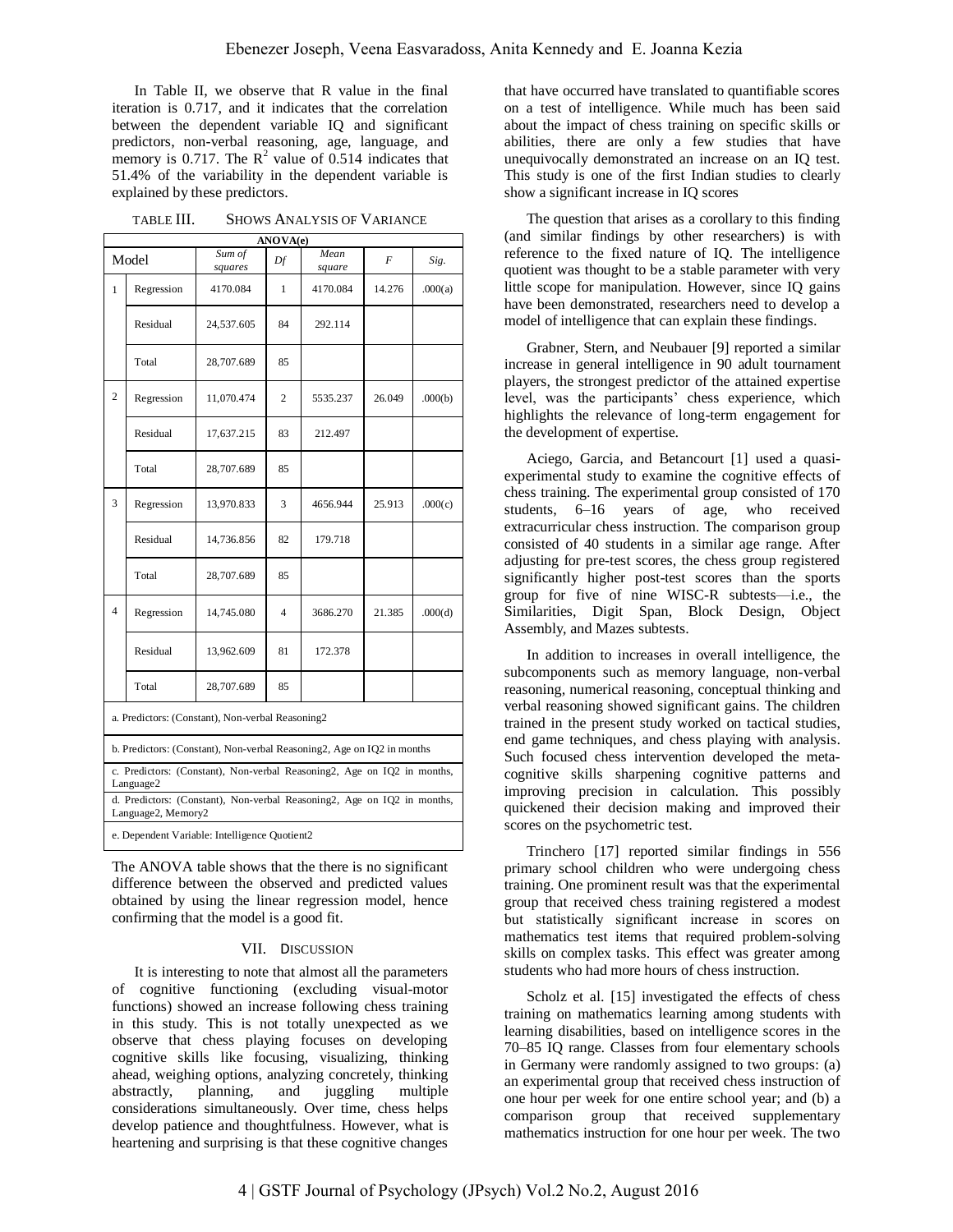groups did differ significantly, in their calculation abilities for simple addition tasks and counting.

The study also pointed to three predictors of IQ gains, namely non-verbal reasoning, language, and memory. The chess training curriculum used in the present study includes workbook, score sheet writing, the Winning Moves Chess DVD, and various softwares for solving case studies and playing chess. Utilization of this curriculum could be a factor that improved the children's critical thinking skills, strategy, and longrange planning, resulting in the emergence of non-verbal reasoning, language and memory as predictors of IQ gains.

This finding is corroborated by the work of Ferreira and Palhares [7]. They studied the relationship between chess and problem solving involving geometric and numeric patterns, with 437 children from the third to sixth grades. The main result of the study was the existence of a relation between strength of play and patterns involving problem solving.

The factors identified are clearly targeted in chess training and practice. These skills are strengthened in the child in an implicit manner without effortful learning. Studies with special children for this reason have used chess to enhance cognitive functioning in children (Barrett and Fish [3]; Aydin [2]).

An interesting finding in this study was that as age increased, the IQ scores decreased. This effect could be an artefact of the procedures inherent in calculating IQ using the Binet-Kamat Test. IQ has been calculated by dividing the mental age by the chronological age. Hence, as age increases, the child has to perform at a higher level to show comparable increases in IQ.

#### VIII. IMPLICATIONS

It is clearly established in the present study that chess is a powerful intervention resulting in significant increases in the child's cognitive abilities. The average 7-point increase in IQ evident in the present study is remarkable. Chess intervention is also time effective as bi-weekly sessions were sufficient to lead to this increase.

The simplicity of the game makes it a versatile tool that can be used in schools, homes, and intervention centres. Recognizing the impact of chess as an educational Tool, the Tamil Nadu government has taken the initiate to make chess mandatory in government schools. While this is a praiseworthy effort, earlier agegroup intervention and systematized chess curriculum such as *Winning Moves* (An Educational Chess learning DVD programme produced by the Emmanuel Chess Centre, Chennai India) and professional training for all children will lead to gains in educational performance and societal transformation.

As children learn to play together and win and lose, they learn valuable lessons that will generalize to academic functioning.

#### ACKNOWLEDGEMENT

[1] This research was supported by a grant given by the Department of Science and Technology, Cognitive Science Initiative, India.

[2] This research was conducted at Emmanuel Chess Centre, Chennai, India.

#### **REFERENCES**

- [1] R. Aciego, L. Garcia, and M. Betancourt The benefits of chess for the intellectual and social-emotional enrichment in schoolchildren," Span. J.Psychol., vol.  $15, -5595d$ oi:10.5209/ rev\_SJOP.2012.v15.n2.38866, 2012.
- [2] M. Aydin, "Examining the impact of chess instructions for visually impaired children on math achievement," Educ. Res. Rev., vol. 10 (7), 907–911, 2015.
- [3] D. Barrett and W. Fish, "Our move: using chess to improve math achievement for students who receive special education service," Int. J. Spec. Educ., vol. 26, 181–193, 2011.
- [4] J. Dullea Gerard, "Chess Makes Kids Smarter," *Chess Life*, November 1982.
- [5] C. Ferguson Robert, "Chess in education: research summary," A review of key chess research studies. For the Borough of Manhattan Community College Chess in Education 'A Wise Move' Conference, 1995.
- [6] C. Ferguson Robert, "The Use and Impact of CHESS," in Section B, USA Junior Chess Olympics Curriculum, 2000.
- [7] D. Ferreira and P. Palhares, "Chess and problem solving involving patterns," The Montana Mathematics Enthusias, vol. 5 (2 and 3), 249–256, 2008.
- [8] H. Gardner, Frames of Mind: The Theory of Multiple Intelligence. New York: Basic Books, 1983.
- [9] R. H. Grabner, E. Stern, and A. C. Neubauer, "Individual differences in chesss expertise: a psychometric investigation," Acta Psychologica, 2006.
- [10] S. Hong and W. Bart, "Cognitive effects of chess instruction on students at risk for academic failure," Int. J. Spec. Educ., vol. 22, 89–96, 2007.
- [11] F. Kazemi, M. Yektayar, and A. M. B. Abad, "Investigation of the impact of chess play on developing meta-cognitive ability and math problem-solving power of students at different levels of education," in Fourth International Conference of Cognitive Science (ICCS 2011), Procedia-Social and Behavioral Sciences, vol. 32, 372–379, 2012.
- [12] Liptrap James, "Chess and standard test scores." *Chess Life*, March 1998.
- [13] Margulies Stuart, "The Effect of Chess on Reading Scores: District Nine Chess Program Second Year Report." The American Chess Foundation, New York, 1991.
- [14] F. Masedu, S. Di Sabatino, M. Benzi, S. Tamorri, and M. Valenti, "Perceptual and visuospatial abilities in chess players: a cross-sectional study", Webmed Central Psychology, vol. 1 (9), WMC00668, 2010.